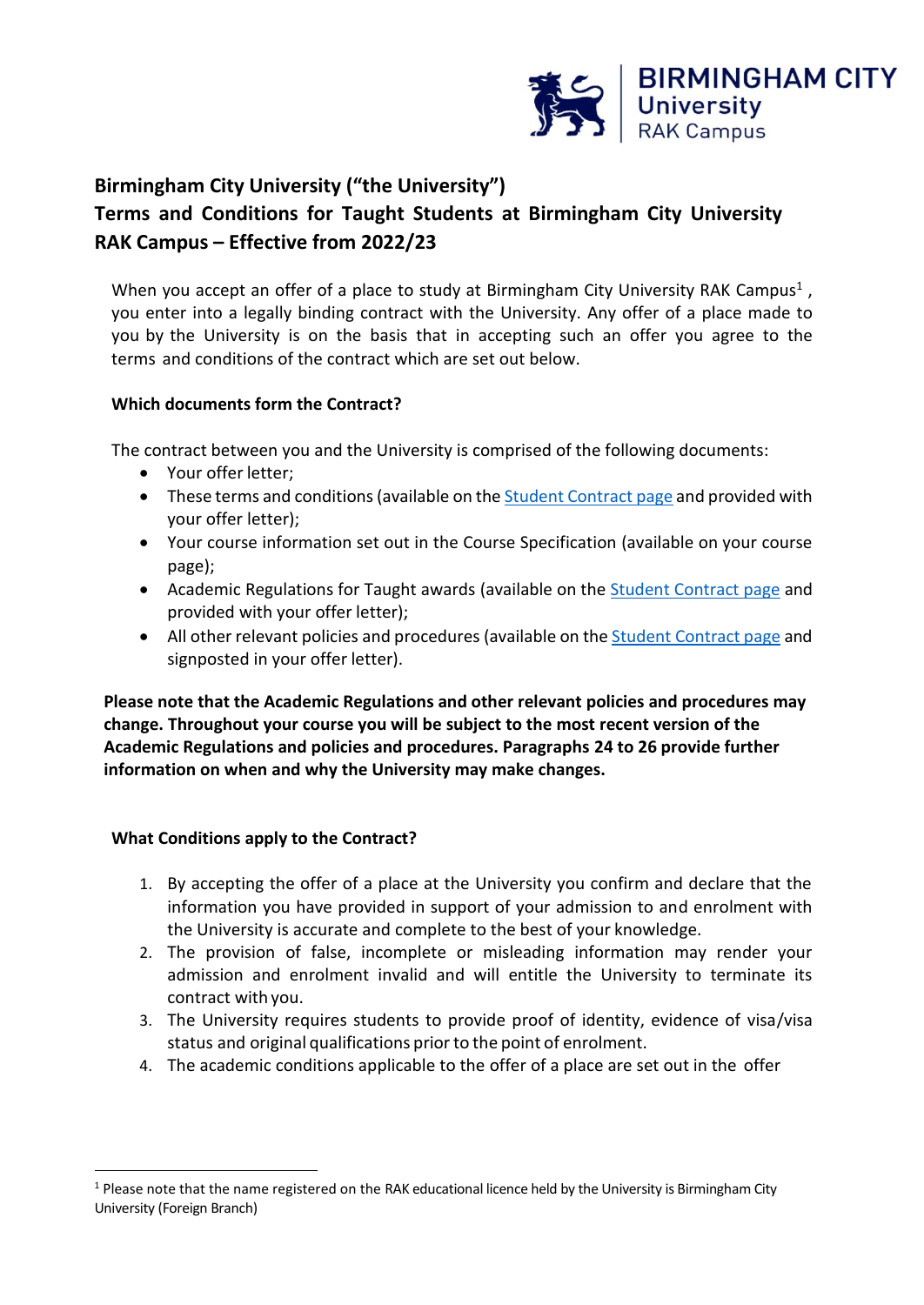letter. For some courses, non-academic conditions will also apply and will be confirmed in the offer letter and/or on the course page.

- 5. Please note that the status of an offer e.g. 'Conditional' or 'Unconditional' refers to the academic conditions only. Non-academic conditions such as visa and other regulatory requirements apply to all offers irrespective of their status e.g. whether it is a Conditional or an Unconditional offer.
- 6. When making an offer to you, the University will require you to declare whether you have been convicted of certain crimes or a felonies in the previous 7 years. The only convictions you need to declare are only those convictions for offences against the person, whether of a violent or sexual nature, the possession and/or the creation or distribution of indecent images of a child, convictions for offences involving unlawfully supplying controlled drugs or substances where the conviction concerns commercial drug dealing or trafficking and offences involving firearms, arson and/or terrorism. Convictions that are older than 7 years (or that are 'spent' in accordance with the applicable law) are not considered to be relevant and you are not required to reveal them. Further information on the disclosure of criminal convictions can be obtained fro[m admissions@bcu.ac.uk](mailto:admissions@bcu.ac.uk)
- 7. Where you declare a relevant conviction, the University may require further information to assess any risk you pose to the University community. All offers are conditional upon the University being satisfied with the information provided. Where the University is not satisfied and therefore considers you unsuitable to join the University community based on the risk you pose, the University will withdraw the offer/terminate the contract. Alternatively, the University may allow you to enrol subject to conditions.
- 8. Applicants are free to voluntarily disclose relevant convictions in advance of offer stage if they wish. To do so, they should contact the Criminal Convictions Officer in confidence at [criminalconvictions@bcu.ac.uk](mailto:criminalconvictions@bcu.ac.uk)
- 9. All academic conditions of offer for Undergraduate courses must be satisfied (by providing evidence of the relevant qualifications to the University) by no later than **31st August 2022** otherwise the offer of a place will no longer stand**.** The University has discretion to extend this deadline but where the deadline is extended post 31st August 2022, the University can withdraw the offer at any time without prior notice (normally because the course has become full). The deadline for International students is the start date of the course unless otherwise confirmed.

## **Payment of fees**

- 10. The level of fees for your course will be confirmed in your offer letter and on your course page which can be found [here.](https://bcu.ac.ae/courses/)
- 11. It is your obligation to make arrangements before the beginning of your course for the payment of your fees. Further information on the payment of fees can be found in the **Tuition Fees Policy**.
- 12. You will be invoiced by the University for the full amount or remaining portion of your fees for each year of the course, unless (for each year of your course) you have an official letter from an employer or a sponsor indicating responsibility for the payment of your fees in full or part.
- 13. It is your responsibility to ensure that, where applicable, a copy of the appropriate funding documentation as referred to above is submitted to the University at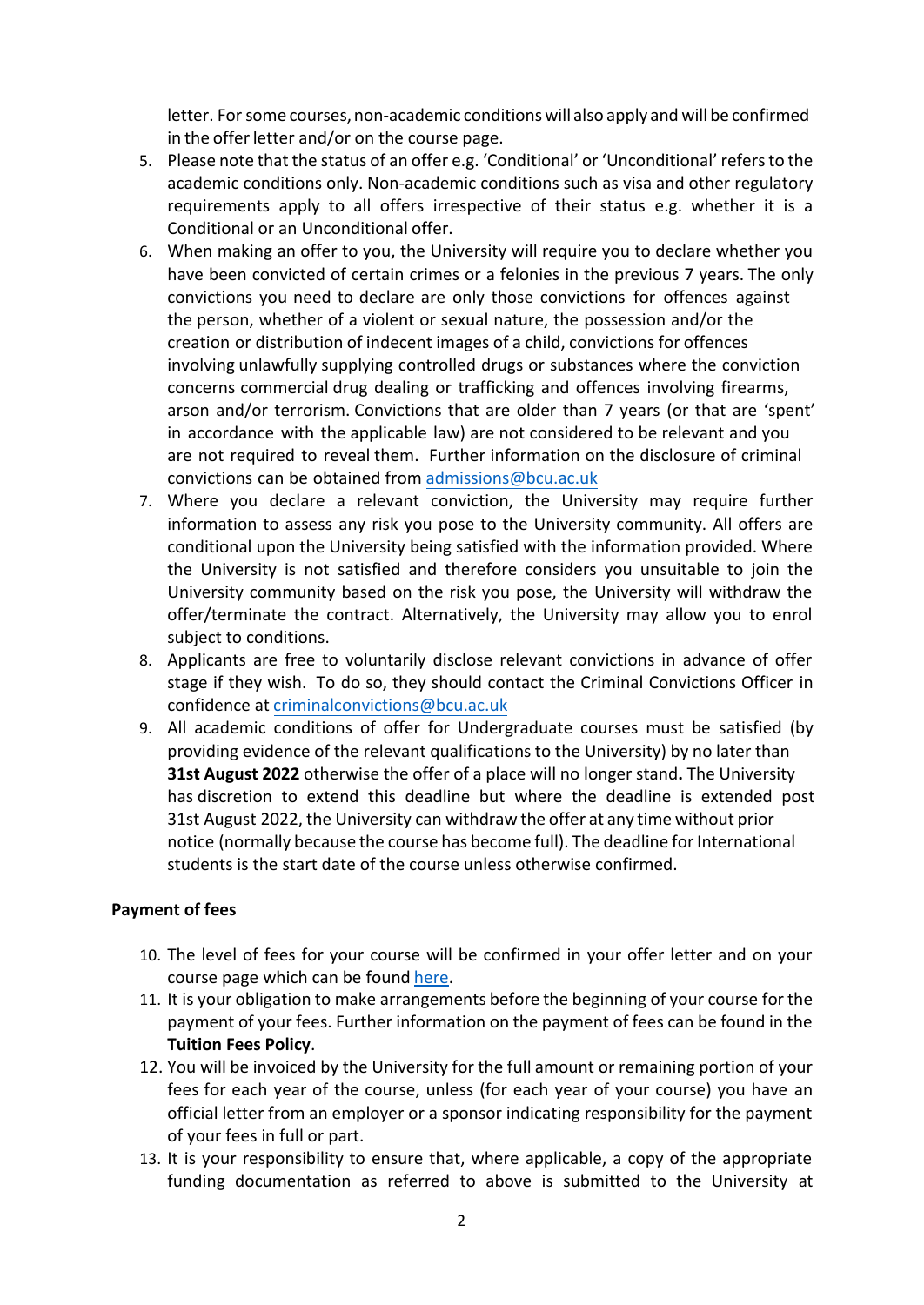enrolment or as soon as possible thereafter.

- 14. If you are self-funding and have to pay your own fees, the Tuition Fees Policy sets out how you can make payment to the University. Evidence of nationality will be required.
- 15. The University reserves the right to amend your offer in relation to the fees payable or withdraw the offer/terminate the contract where you have assessed yourself incorrectly for the purposes of fee status.

## **Communications to and from the University**

16. On enrolment, you will be provided with an email account. All email communications from the University will be sent to that account and you are expected to use that account for all communications with the University. You are expected to check your University e-mail account regularly. Any communication sent to you by the University to your University email account will be regarded as properly sent and received by you.

#### **Important terms within the Academic Regulations and other relevant Policies & Procedures**

- 17. By accepting the offer of a place at the University you agree to comply with the provisions of the University's Academic Regulations and all other relevant Policies and Procedures together with all applicable Federal and Emirate rules and regulations that apply to enrolled students from time to time. The University's Academic Regulations and the other relevant Policies and Procedures are available on the [Student Contract](https://bcu.ac.ae/the-student-contract/) [page.](https://bcu.ac.ae/the-student-contract/)
- 18. Key provisions of which you should be aware include:
	- (a) the University's expectations as regards student engagement and academic progress. Failure to meet these expectations may mean that you are not permitted to progress on your course.
	- (b) the University's expectations with regards to student attendance as set out in the **Student Attendance Policy**. Action may be taken against you should you fail to meet those expectations, including, ultimately, withdrawal from your course which may result in the cancellation of your visa.
	- (c) the University's final point at which you can commence studies and be engaged in teaching and learning as set out in the **Academic Regulations** which is normally the Sunday of week four after the course start date ('the final point'). If you do not enrol at the University and commence your studies by the final point then the contract between you and the University will expire unless you have a personal written extension from the University.
	- (d) the University's rules regarding temporary withdrawal which can be found in the **Academic Regulations**. Students studying Taught awards may usually return to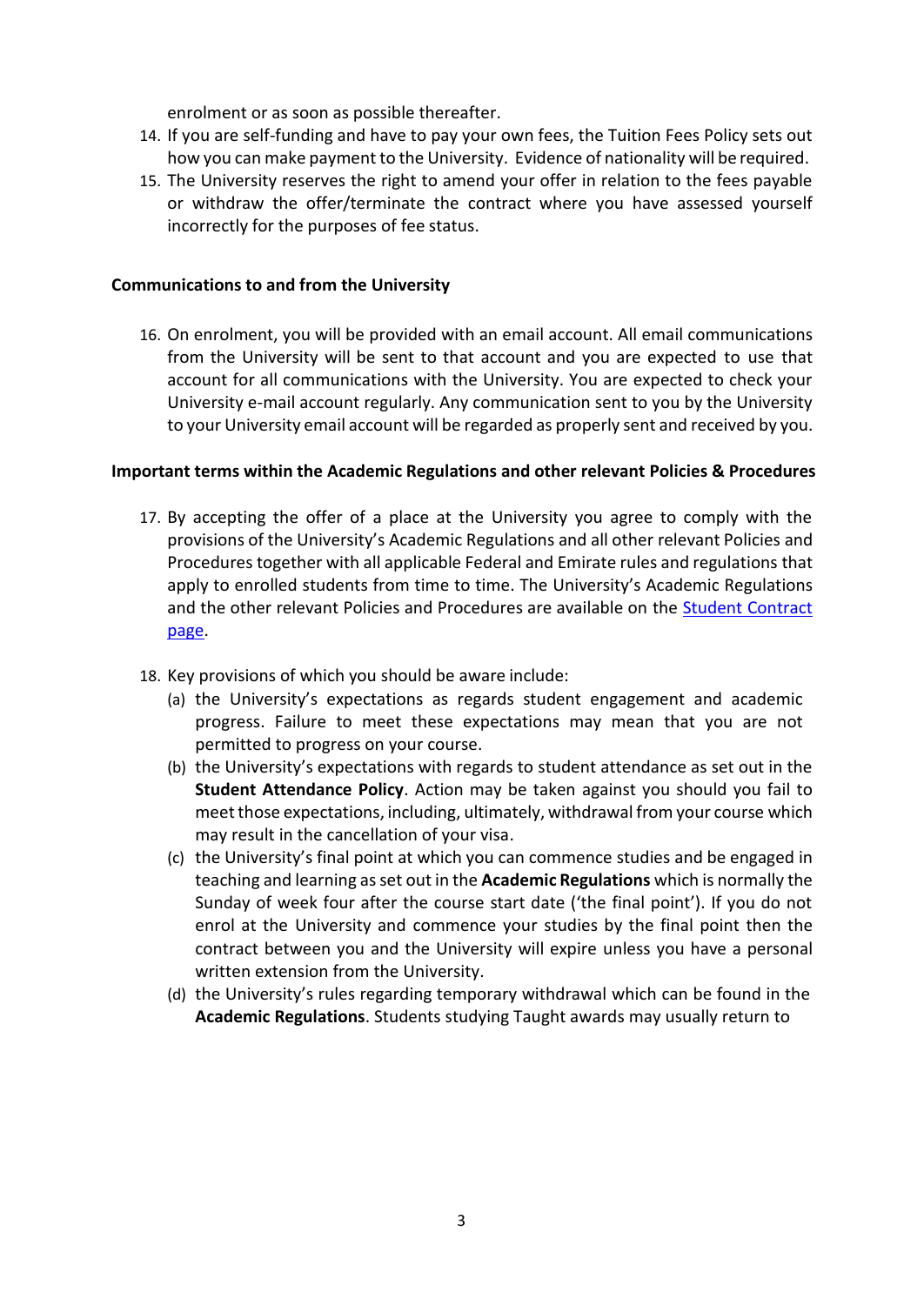study at two set points in the year namely at the start of semester 1 or at the start of semester2. Students in their first semester of study will not be eligible to apply for temporary withdrawal until at least the first semester of learning and assessment has been completed. Students who do not wish to continue with their studies during the first semester will be required to permanently withdraw and reapply to the University should they wish to return.

- (e) the University's rule as set out in the **Academic Regulations** that if you fail a module and take a resit opportunity, the mark you achieved at the resit will stand even if that mark is lower than your original attempt.
- (f) if you are offered a **second** resit opportunity and you require further access to specialist University facilities such as laboratories, workshops and studios, the Academic Regulations require you to repeat the module "with attendance". Such a resit cannot be completed without attendance at the University and you will need to pay the tuition fees for that module again.
- (g) in the event that you repeat a stage of study, a semester of study or a module, as set out in the **Academic Regulations,** then you will be required to pay the relevant fee for that repeat stage, semester or module.
- (h) the derogations (approved variations) from the Academic Regulations set out in **Appendix B** of the **Academic Regulations**.
- (i) the University's ability to revoke an award issued to a student in certain circumstances as set out in the **Academic Regulations**.
- (j) the University's rules regarding academic misconduct, including plagiarism and the processes the University utilises to detect plagiarism, which can be found in the University's **Academic Misconduct Procedure**. Breach of these rules may result in a disciplinary process and the imposition of academic penalties and/or expulsion.
- (k) the University's rules regarding payment of sums due to the University, which can be found in the University's **Tuition Fees Policy**. You remain responsible for the payment of your tuition fees at all times whether you have access to an invoice requesting payment or not; including where sponsorship, grant or loan agreements have been approved. If you do not pay money that you owe to the University, the University reservesthe right to apply sanctionssuch as withdrawing its services and/or your right to use its facilities where it is necessary and proportionate to do so. The non-payment of tuition fees may result in your permanent exclusion from the University. A full list of possible sanctions is set out in the Tuition Fees Policy. In deciding upon the appropriate sanction, the University will consider all the circumstances of your case.
- (l) the University's expectations of student behaviour, as set out in the University's **Student Disciplinary Procedure**. Breach of these rules could result in a disciplinary process and the imposition of sanctions, including exclusion from theUniversity.
- (m) the University's **Fitness to Study Procedure** describesthe stepsthe University may take if there are concerns about your health and wellbeing that raise questions about your fitness and suitability to continue to study.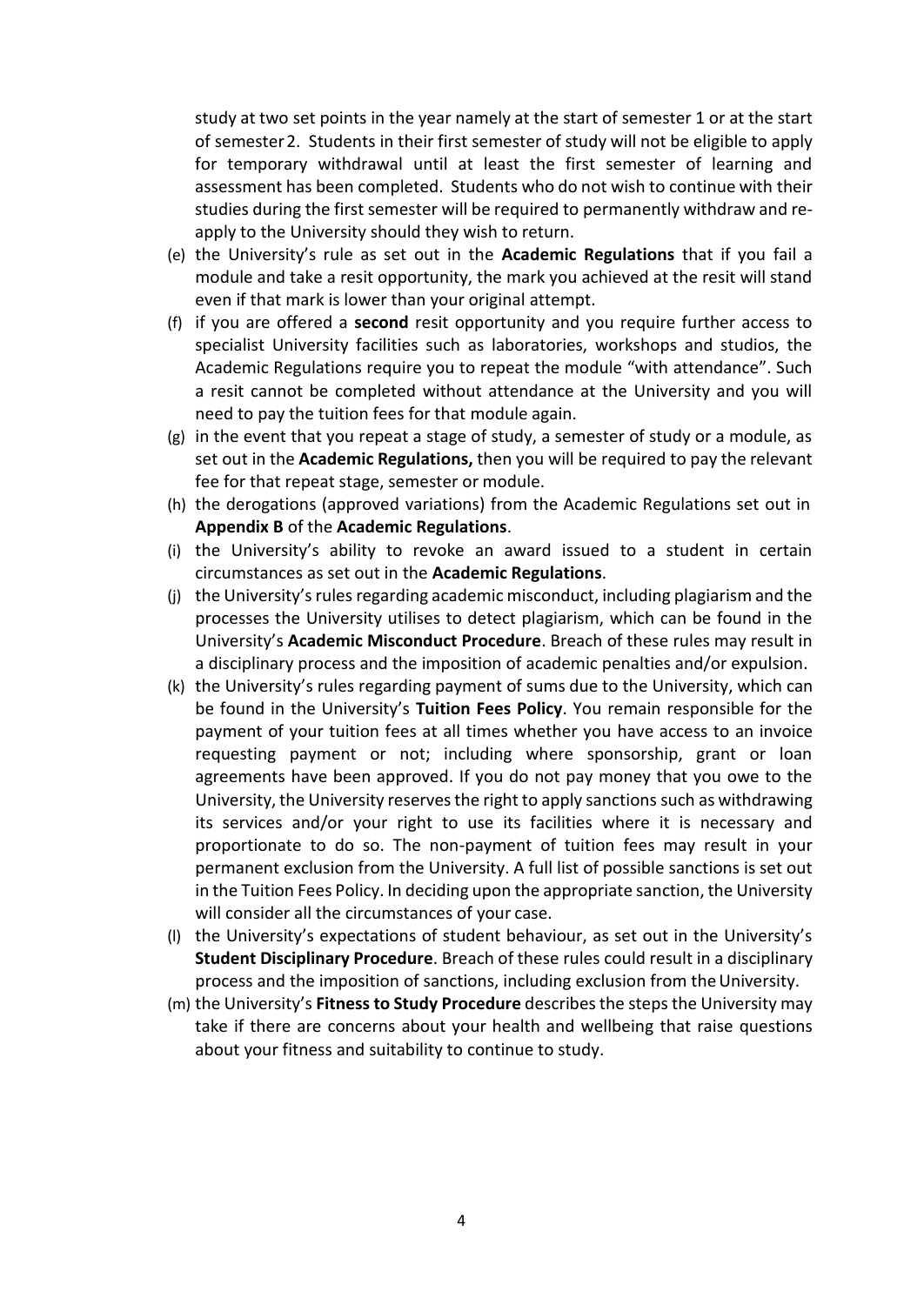- (n) the requirement that applicants on certain courses may need to comply with additional regulatory requirements that might be imposed by the University or externalthird parties such as authorities and regulators. Depending on the outcome of these checks/report, you may not be eligible to enrol on or continue on these courses.
- (o) the requirement that you satisfy all right to study checks to ensure that you have the correct immigration permission to study the course at the University. Depending on the outcome of these checks, you may not be eligible to enrol.
- (p) the University's rules governing the disclosure of criminal convictions for applicants and students, as set out in the **Criminal Convictions Policy and Procedure,** including the obligation to notify the University immediately if you receive any criminal convictions at any point from acceptance of the offer until the completion of your course or if your circumstances in relation to paragraphs 18(n) and/or 18(o) change.
- (q) the University's **Student Protection Plan** and **Refund & Compensation Policy for Course Closure as amended for the RAK campus** which applies in exceptional situations where the University is forced to close a course without providing the remainder of the course to current students eg 'teaching out' the course. In these rare circumstances, the Student Protection Plan will be triggered. The Refund & Compensation Policy for Course Closure is an annex to the Student Protection Plan and sets out the University's refund and compensation arrangements in such exceptional situations where the University is unable to provide continuation of study.
- (r) the University's **Privacy Policy Statement** which explains what happens to any personal data you provide to us or that we collect from you and the **University's Graduation Ceremonies Privacy Notice** which concerns the live streaming of graduation ceremonies at the University.

## **Disability and Reasonable Adjustments**

- 19. The University is committed to providing an inclusive and accessible environment, and strives to make reasonable adjustments to accommodate individual needs. Notification of disability early in the recruitment process enables the University to engage with you and discuss your support needs more effectively..
- 20. All offers are conditional upon the University being able to implement the specific adjustments reasonably needed for you to complete your course. The University is more likely to be able to implement such adjustments in a prompt and timely fashion if you notify us of any disability early in the recruitment process and you engage in any necessary discussions or health assessments as required by the University.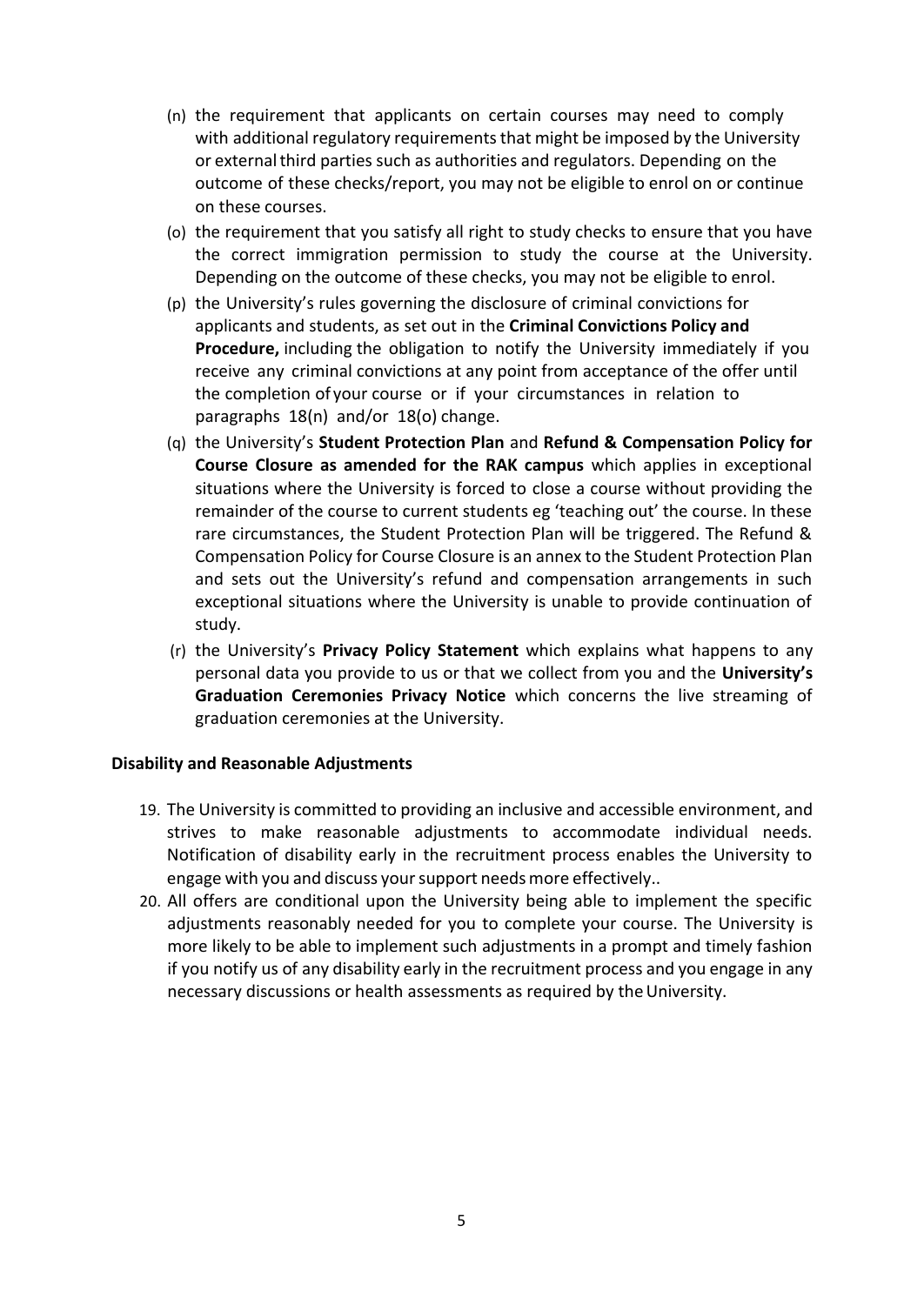## **Students subject to Immigration Control**

- 21. If you are an expatriate then your enrolment at the University is conditional upon you holding the necessary visa that permits your student status at the University. If do not hold a visa or your visa is revoked for any reason, the University will withdraw the offer and/or terminate its contract with you. If you are found to be in breach of your visa conditions, the University will withdraw you from your course and report the breach to the applicable UAE authorities.
- 22. As a student subject to any type of immigration control while in the UAE, it is your responsibility to ensure that you are in full compliance with all such controls, requirements and regulations. Any breach of these will expose you to penalties (some of which may be very serious) in the UAE.
- 23. To ensure ongoing adherence with its legal responsibilities the University reserves the right to ask you to present your evidence of immigration status in the UAE and your nationality at any point during your studies with the University. Failure to provide such evidence may result in the University terminating its contract with you.

## **Changes to Academic Regulations and other relevant Policies and Procedures**

- 24. The University reserves the right to add to, delete or make reasonable changes to the Academic Regulations and all other relevant policies and procedures where in the opinion of the University this will assist in the proper delivery of education. Changes are usually made for one or more of the following reasons:
	- (a) to review and update the Academic Regulations or other relevant policies and procedures to ensure they are fit for purpose;
	- (b) to reflect changes in the external environment, including legal or regulatory changes, changes to funding or financial arrangements or changes to government policy, requirements or guidance;
	- (c) to incorporate sector guidance or best practice;
	- (d) to incorporate feedback from students; and/or
	- (e) to aid clarity or consistency of approach.
- 25. Any changes will normally come into effect at the start of the next academic year, although may be introduced during the academic year where the University reasonably considers this to be in the interests of students or where this is required by law or other exceptional circumstances. The University will take all reasonable steps to minimise disruption to students wherever reasonably possible, for example, by giving reasonable notice of changes before they take effect, or by phasing in the changes, if appropriate.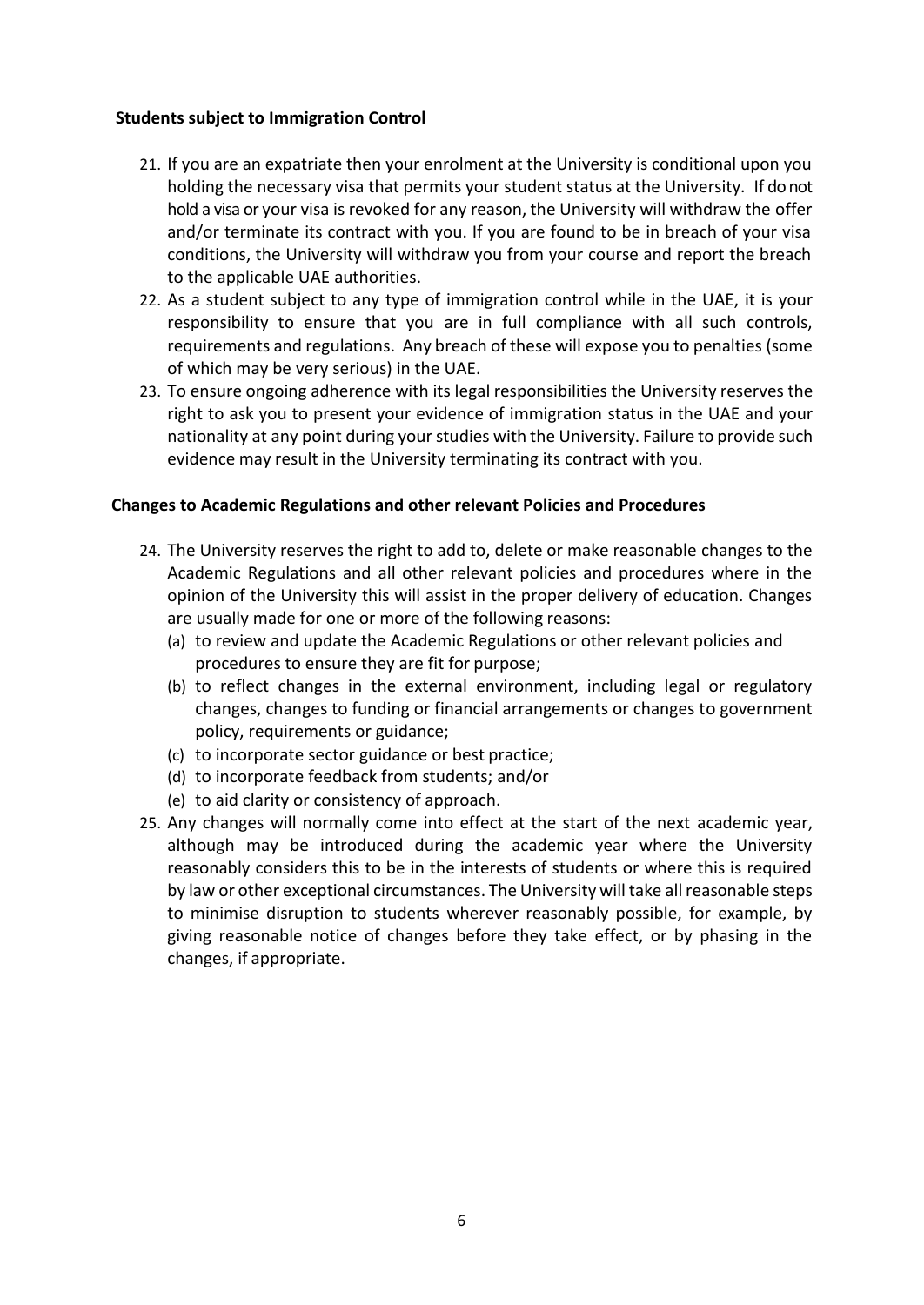26. The updated versions will be made available on the University's UAE website and may be publicised by other means so that students are made aware of any changes.

# **Disclaimers**

- 27. The University will do all that it reasonably can to provide educational services as described on its UAE website or in the prospectus or other documents issued by it to appropriately enrolled students. Despite taking all reasonable steps to prevent them occurring, circumstances beyond the control of the University may mean that it cannot provide such educational services. Examples of such circumstancesinclude:
	- (a) power failure;
	- (b) acts of God;
	- (c) fire or flood;
	- (d) acts of terrorism, war, epidemic, pandemic or national emergency;
	- (e) damage to buildings or equipment;
	- (f) the acts of any governmental or local authority;
	- (g) workforce disruptions;
	- (h) the unanticipated departure or absence of key members of University staff; or
	- (i) where the numbers recruited to a course are so low that it is not possible to deliver an appropriate quality of education for students enrolled on it.
- 28. In these circumstances, the University will take all reasonable steps to minimise the resultant disruption to those services and to affected students, by, for example, offering affected students the chance to move to another course or institution, or by delivering a modified version of the same course, but to the full extent that is possible under the general law the University excludes liability for any loss and/or damage suffered by any applicant or student as a result of those circumstances. Examples of the modifications the University may make include:
	- (a) the content and syllabus of courses, including in relation to placements
	- (b) the timetable, location and number of classes
	- (c) the content or method of delivery of courses
	- (d) the examination process
- 29. In exceptional circumstances where the University is forced to close a course without providing the remainder of the course to current students eg 'teaching out' a course, the University's Student Protection Plan and Refund & Compensation Policy for Course Closure (as amended for the UAE campus) will apply.
- 30. Subject to Clause 28 where changes are required following events outside of the University's control, the University will use all reasonable endeavours to deliver the course in accordance with the description applied to it on its website or in the University's prospectus for the academic year in which you begin the course. However, the University will be entitled to make **minor** changes to the course where the changes are not detrimental to you and will enable the University to deliver a better quality of educational experience to students enrolled on the course. Minor changes to courses are those that are unlikely to affect a student's decision to study at the University.
- 31. Subject to Clause 28 where changes are required following events outside of the University's control, the University will use all reasonable endeavours to deliver the course in accordance with the description applied to it on its website or in the University's prospectus for the academic year in which you begin the course. However,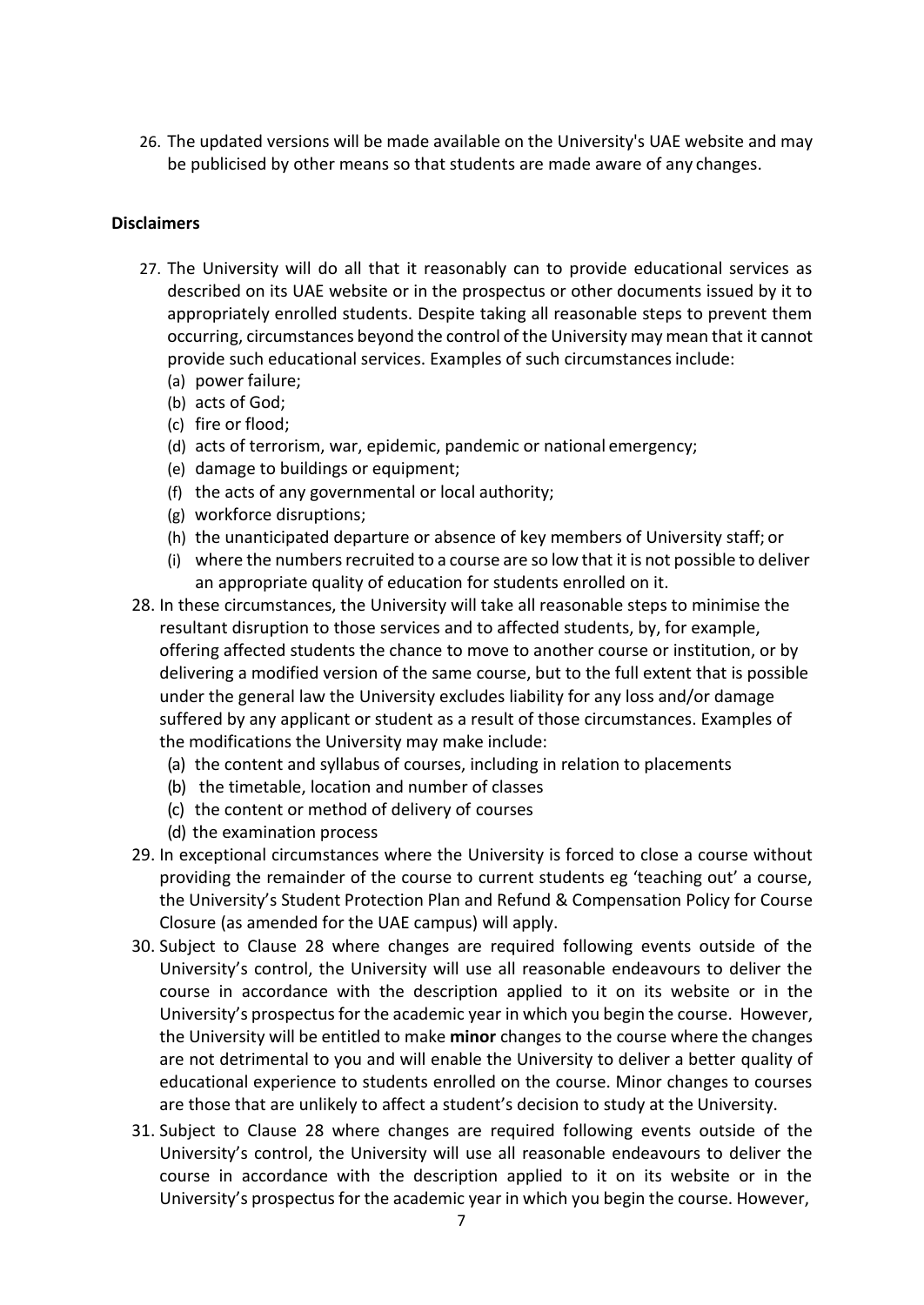the University will be entitled to make **major** changes to the course which will enable the University to deliver a better quality of educational experience to students enrolled on the course. A major change is a change to the course which could have affected the student's decision to study at the University. Such changes may include:

- (a) the content and syllabus of courses, including in relation to placements;
- (b) the course learning outcomes; and
- (c) the examination and assessment methods of core modules.
- 32. In making any major changes under Clause 31, the University will aim to keep the changes to the minimum necessary to achieve the required quality of experience and will notify and consult with affected students in advance about any changes that are required. If the University changes your course and you are not satisfied with the changes, you will be offered the opportunity to withdraw from the course, move to another course and, if required, reasonable support to transfer to another provider.
- 33. The University does not exclude or limit in any way its liability for:
	- (a) death or personal injury caused by its negligence or the negligence of its employees, agents or subcontractors;
	- (b) fraud or fraudulent misrepresentation.
- 34. The University does not accept responsibility and expressly excludes liability to the full extent possible under the general law for loss or damage to students' property or for infection of students' equipment caused by computer viruses, and for the consequences of any such damage.

#### **General**

- 35. All courses described as being delivered by Birmingham City University include those provided or delivered by the University and by companies within the Birmingham City University group of companies, including Birmingham City University Enterprise Ltd, Technology Innovation Centre and Technology Innovation Centre Commercial Ltd.
- 36. If any provision of the contract between you and the University is held to be void or unenforceable in whole or in part by any court or other competent authority, that contract shall continue to be valid as to the other provisions contained in it and/or the remainder of the affected provision.
- 37. The contract between you and the University shall be governed by and construed in accordance with the laws of England and Wales and the parties agree to submit to the jurisdiction of the courts of England and Wales.
- 38. The University's contract with its students does not confer third party benefits on any person that is not a party to this contract.

## **Cancellation Rights**

## RIGHT TO CANCEL

- 39. New students have a statutory right to cancel this contract without giving any reason. The first cancellation period will expire after 14 days from the day you accept the offer of a place at the University. The second cancellation period will expire 14 days after the course start date.
- 40. To exercise the right to cancel, you must inform the University of your decision to cancel this contract by a clear statement (e.g. a letter sent by post, fax or e-mail). You may use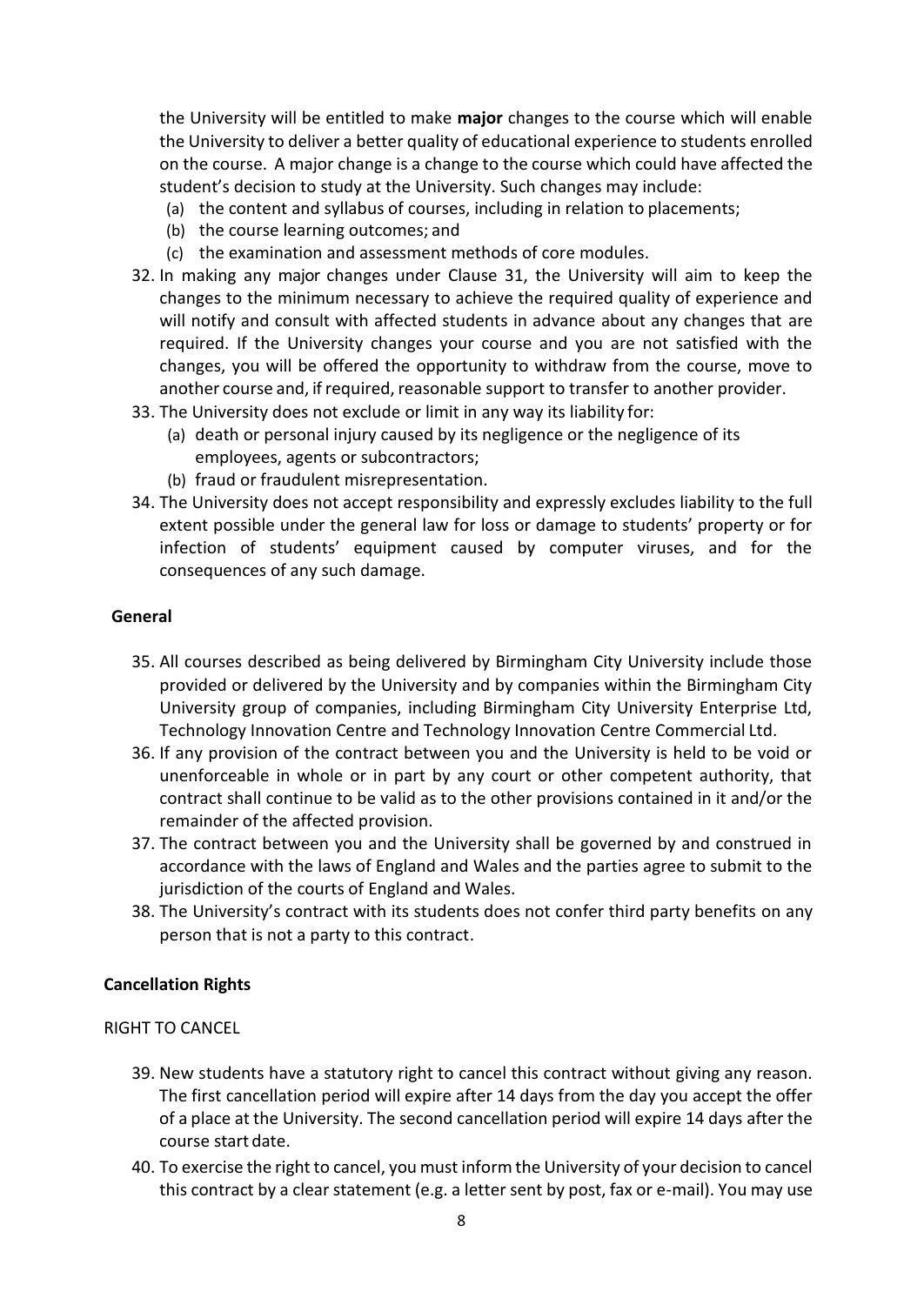the model cancellation form at the end of this document, but it is not obligatory. Alternatively you can send an email to [admissions@bcu.ac.uk](mailto:admissions@bcu.ac.uk) or for international student[s please email international.admissions](mailto:international.admissions@bcu.ac.uk)@bcu.ac.uk

41. To meet the cancellation deadline, it is sufficient for you to send your communication concerning your exercise of the right to cancel within the 14 day cancellation periods referred to above.

#### EFFECT OF CANCELLATION

- 42. If you cancel this contract as set out above, the University will reimburse to you all payments received from you. The University will make the reimbursement without undue delay, and not later than 14 days after the day on which it is informed about your decision to cancel this contract. See the **Tuition Fees Policy** for further details.
- 43. The University will make the reimbursement using the same means of payment as you used for the initial transaction, unless you have expressly agreed otherwise; in any event, you will not incur any fees as a result of the reimbursement.